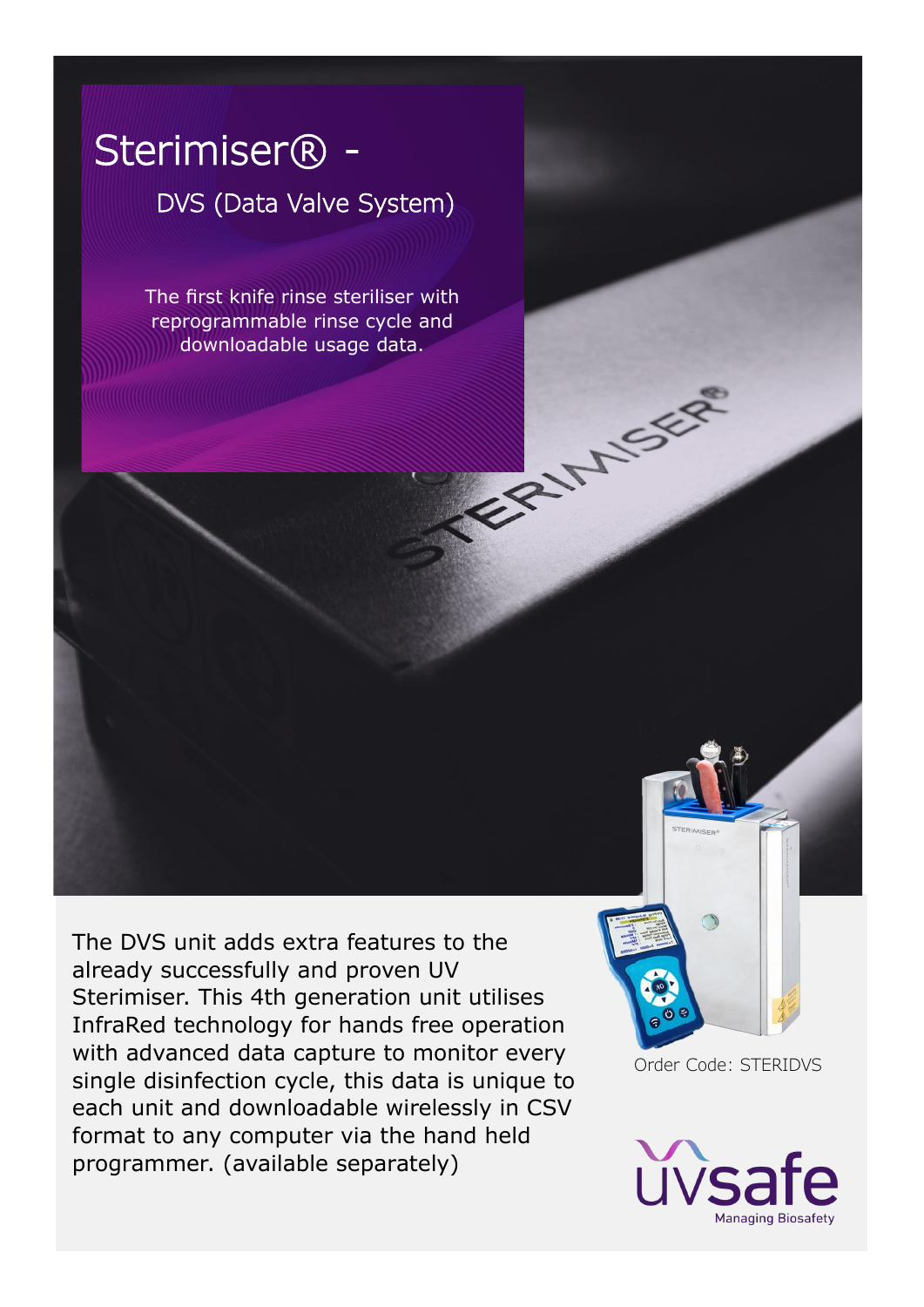

The double germicidal ultra violet lamps are contained within an IP67 glass safe sealed tube and designed so there is no risk to personnel or the environment.

Built specifically for the meat industry the unit is robust, waterproof and servicing is quick and easy. At only 30watts consumption is has a low carbon footprint. A bright sight lens instantly informs QA staff that the unit is functioning.

#### **The Sterimiser® DVS rinse system can be retro fitted to 4th generation standard carcass if require at a later date.**

### Features

- Programmable Rinse System to adapt to a variety of applications
- > High Soiling Longer Rinse
- Low Soiling Short Rinse

### Benefits

- > Kills bacteria in seconds
- > Rinses and sterilises Fool proof system
- > Does not get hot
- > Produces no steam
- Carbon friendly up to 80 times less CO2 than water units
- 99% lower operating costs than hot water sterilisers
- 9000hrs between servicing



## Sterimiser—Technical Specifications

#### Dimensions

510mm(H) x 310mm (W) x 130mm (D)

#### Construction

Stainless Steel, IP67 Waterproof rating, FEP Glass Safe

#### Power Supply

200-240v—30 Watts

**Weight** 

9kg

Installation

Free standing, 2m power chord, UK 3 pin Plug

#### Operational Properties

High output ballast, 2x 15 w 2 pin specialist UV lamps

9,000 hrs operation depending upon switching and environment.

Annual servicing recommended